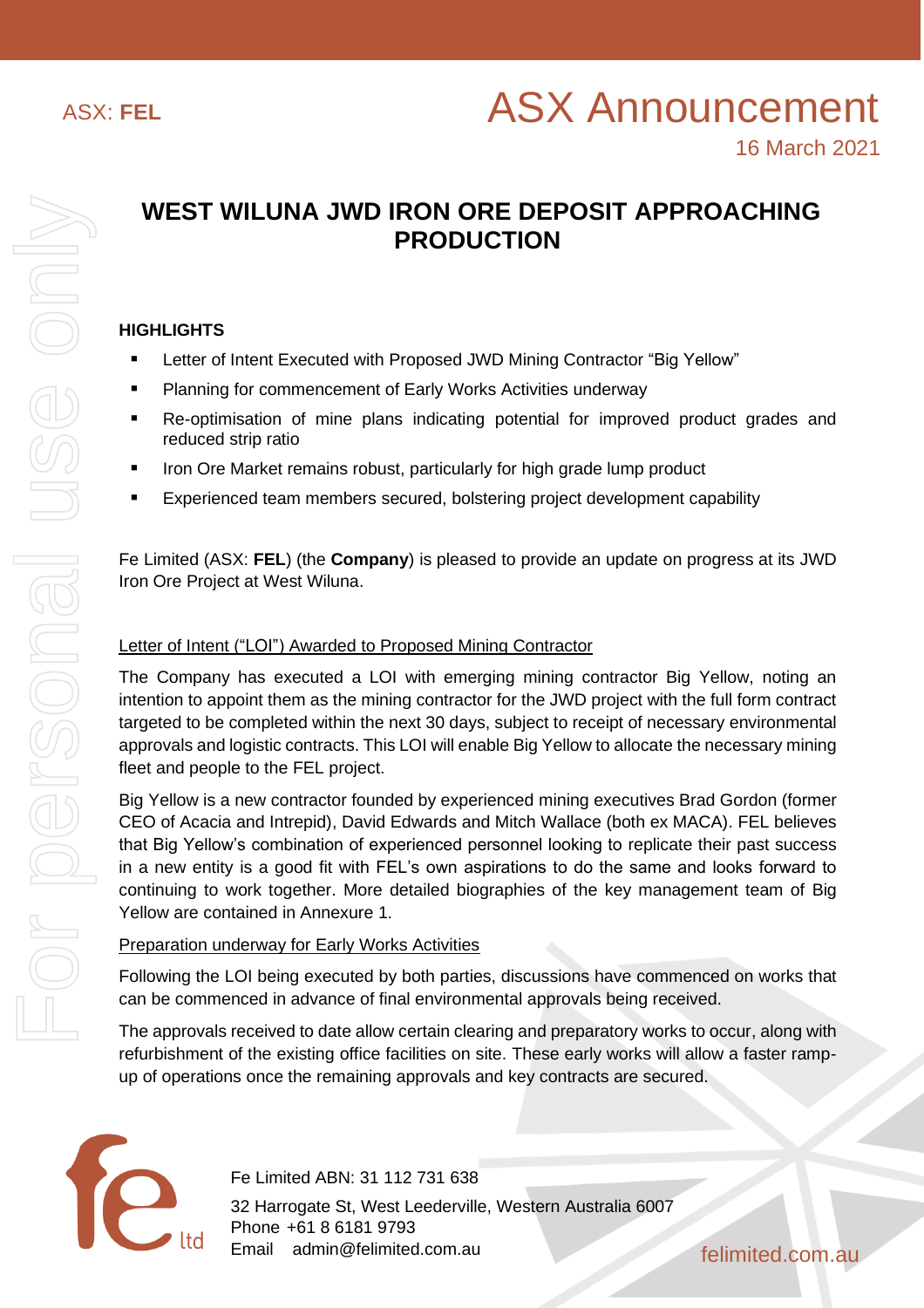#### Mine Plan Optimisation

The Company has revisited the JWD geological model and mine plan, with opportunities identified for a reduction in the strip ratio and an improved average Fe head grade. If successfully implemented this would have a positive impact on margin through reduced mining costs and improved pricing as a result of higher grade products than initially expected.

# Iron Ore Market

Lump premiums for high grade high iron such as that at JWD have been trading in the order of US50c per dry metric tonne unit (per unit of iron) during the month to date. This implies an uplift to the JWD realised price over the quoted Platts headline fines price in excess of USD30 per tonne if the lump premium remains at these levels.

The company has a number of parties interested in securing the JWD product and is working to finalise the optimal offtake arrangement utilising the Companies extensive industry contracts.

#### Strengthening of Management Team

The Company is pleased to welcome two key team members who have recently commenced, both of whom bring considerable and relevant experience in the development of mining projects in Australia.

Mr Eric Kiely joins the team in the role of Study Manager. Eric will ultimately focus on the Company's Yarram project however in the interim his operational and mine planning experience will be leveraged for the start-up of JWD.

Eric has over 30 years' experience in the mining industry with senior roles in mine planning and technical roles spending time in operations in gold, coal, iron ore and lithium. He has a strong background in strategic mine planning and was responsible for the development of the Rio Tinto strategic mine plans for their iron ore business in Western Australia during their significant expansion between 2005 and 2013.

Eric has significant leadership experience as a General Manager in Rio Tinto, Atlas Iron and Altura Lithium, responsible for the mining technical functions including geology, geotechnical, metallurgy, hydrogeology and mine planning. As part of those roles he has also been accountable for various studies from Scoping to Feasibility and spent a number of years as a mining consultant with Golder Associates working on various commodities and studies.

Mr Stephen Danti has joined the team in the role of Environment and Land Access Manager.

Steve has comprehensive knowledge of the Western Australian environmental approvals system and has successfully managed the environmental approvals and operational compliance for several large mining companies.

He has worked for a number of government agencies (DMIRS, DWER, OEPA and DBCA), consulting companies and in the private sector in iron ore, gold and lithium projects and has extensive experience in environmental impact assessments, environmental approvals/compliance, land access, tenement management and stakeholder engagement.

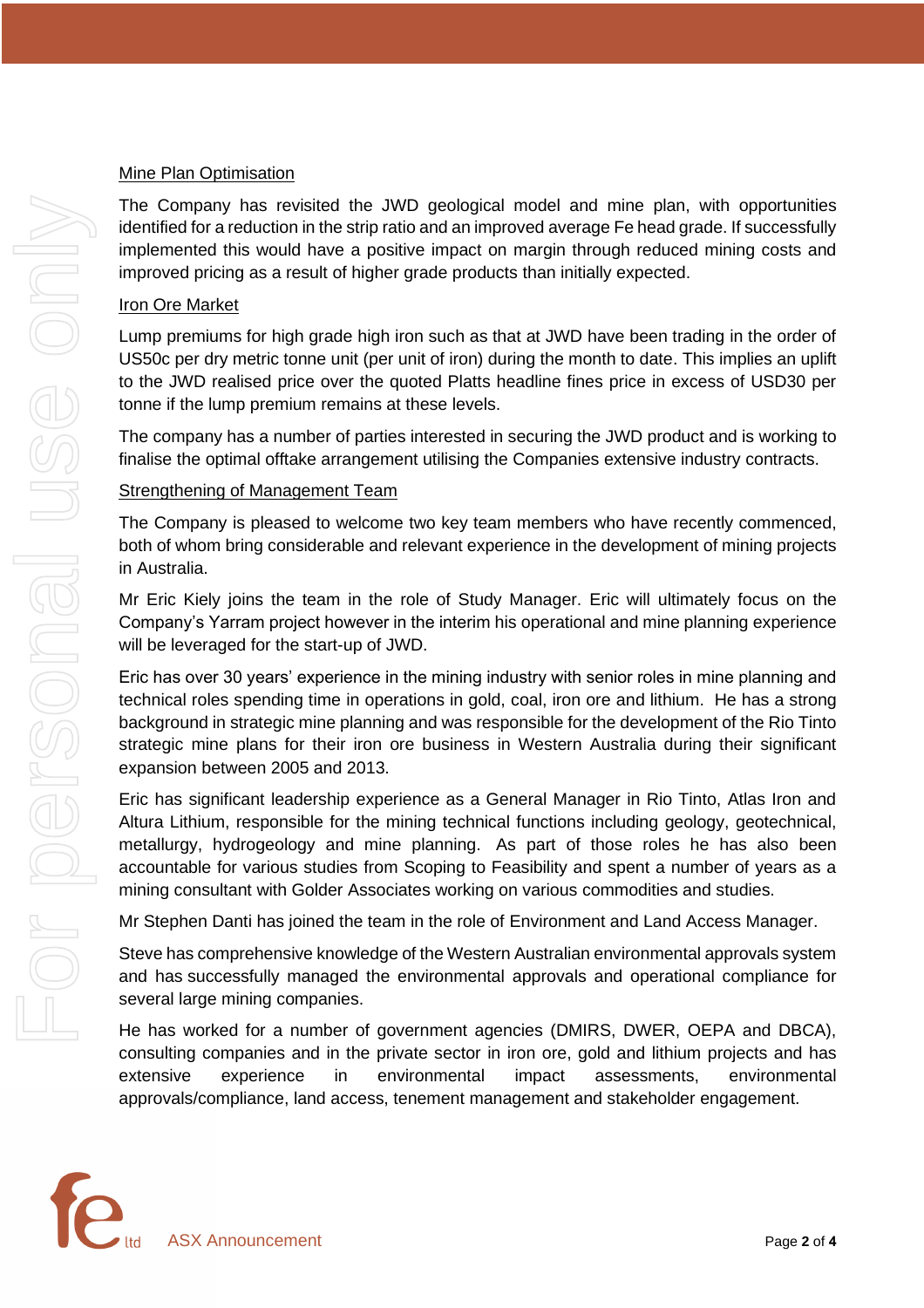#### Chairman's Comment

FEL Executive Chairman Tony Sage commented "With mining at Wiluna close to commencing we are pleased to have advised Big Yellow of our intention to appoint them as our mining contractor. We are well advanced with the final approvals and other key contracts and would anticipate being able to update shareholders on these shortly."

Mr Sage continued "It's fantastic to have the experience of Eric and Stephen joining our experienced management team led by Mark Hancock and Jeremy Sinclair. We believe we are building a team with a level of execution and development capability that will differentiate us in the junior iron ore space"

Announcement released with authority of the FEL board of directors.

Yours faithfully FE LIMITED

Tony Sage **Executive Chairman**

For further information please contact:

**Investor Relations Example 2 Follow** us



For personal use only For personal use only



+61 8 6181 9793 @FeLimited ir@felimited.com.au fe-limited